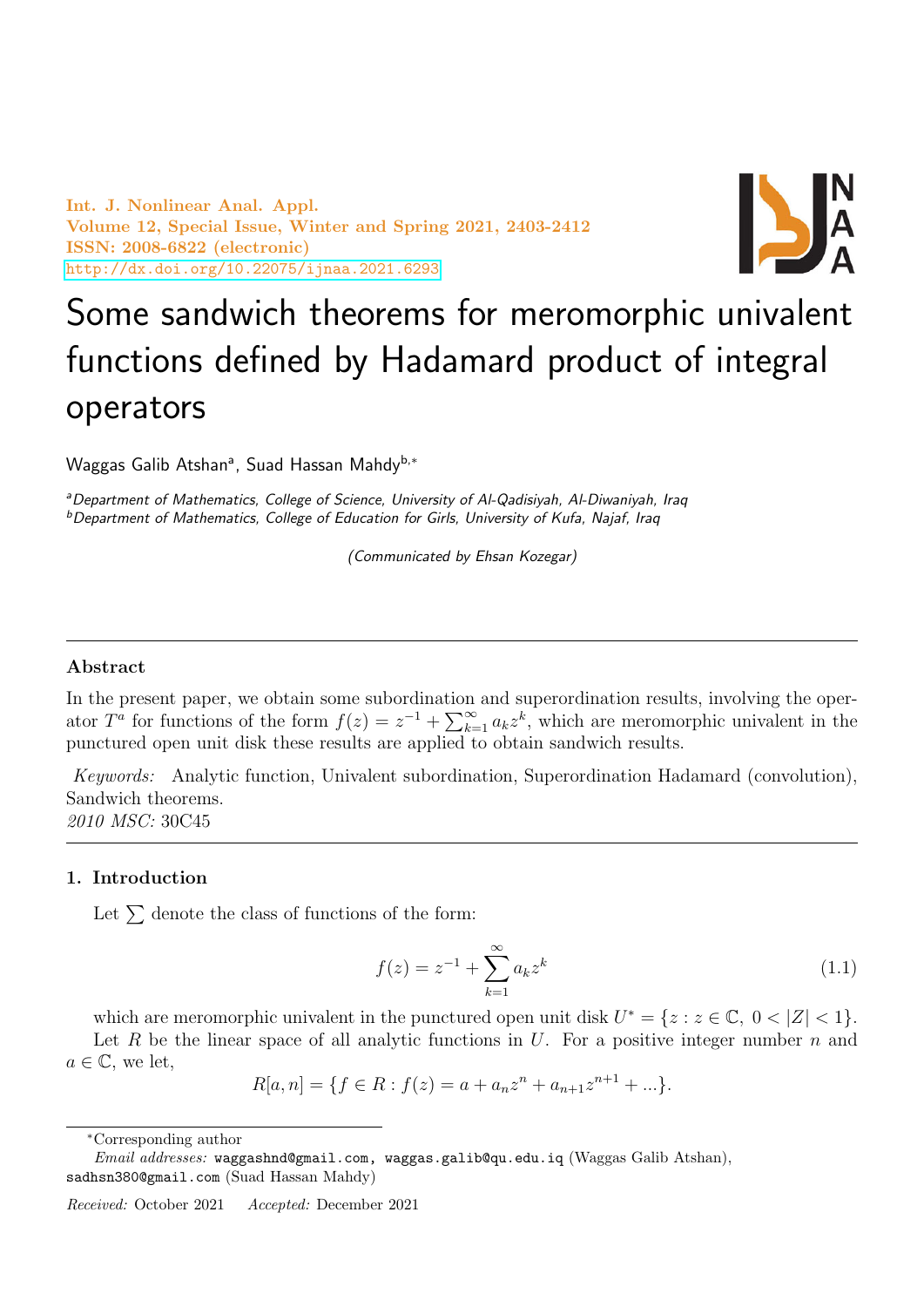For f and g analytic functions in R, we say that f is subordinate to g in U and write  $f(z) \prec g(z)$ , if there exists Schwars function  $\mu$ , which is analytic in U with  $\mu(0) = 0$  and  $|\mu(z)| < 1$  ( $z \in U$ ), such that  $f(z) = q(\mu(z))$ ,  $(z \in U)$ .

Furthermore, if the function  $g$  is univalent in  $U$ , we have the following equivalence relationship  $(c f., e.g. [12, 15, 16]),$  $(c f., e.g. [12, 15, 16]),$  $(c f., e.g. [12, 15, 16]),$  $(c f., e.g. [12, 15, 16]),$  $(c f., e.g. [12, 15, 16]),$ 

$$
f(z) \prec g(z) \leftrightarrow f(0) = g(0)
$$
 and  $f(U) \subset g(U)$ ,  $(z \in U)$ .

**Definition** 1.1. [\[15\]](#page-9-1) Let  $\phi(r, s, t; z) : \mathbb{C}^3 \times U \to \mathbb{C}$  and let  $h(z)$  be univalent in U. If  $p(z)$  is analytic in U and satisfies the second-order differential aubordination:

<span id="page-1-0"></span>
$$
\phi(p(z), z p'(z), z^2 p''(z); z) \prec h(z), \tag{1.2}
$$

then  $p(z)$  is called a solution of the differential subordination [\(1.2\)](#page-1-0), and the univalent function  $q(z)$ is called a dominant of the solution of the differential subordination [\(1.2\)](#page-1-0), or more simply dominant if  $p(z) \prec q(z)$  for all  $p(z)$  satisfying [\(1.2\)](#page-1-0). A univalent dominant  $\tilde{q}(z)$  that satisfies  $\tilde{q}(z) \prec q(Z)$  for all dominant  $q(z)$  of  $(1.2)$  is said to be the best dominant is unique up to a relation of U.

**Definition 1.2.** ([\[15\]](#page-9-1)also see [\[13\]](#page-9-3)) Let  $\phi(r, s, t; z) : \mathbb{C}^3 \times U \to \mathbb{C}$  and let  $h(z)$  be analytic in U. If p and  $\phi(p(z), zp'(z), z^2p''(z); z)$  are univalent in U and if P satisfies the second-order differential superordination,

<span id="page-1-1"></span>
$$
h(z) \prec \phi(p(z), z p'(z), z^2 p''(z), z) \tag{1.3}
$$

then  $p(z)$  is called a solution of the differential superordination [\(1.3\)](#page-1-1). An analytic function  $q(z)$ which is called a subordinant of the solutions of the differential superordination [\(1.3\)](#page-1-1) or more simply a subordinant, if  $q \prec p$  for all p satisfying [\(1.3\)](#page-1-1). A univalent subordinant  $\tilde{q}(z)$  that satisfies  $q \prec \tilde{q}$ for all subordinants q of  $(1.3)$  is said to be the best subordinant.

Several authors [\[1,](#page-9-4) [2,](#page-9-5) [9,](#page-9-6) [13,](#page-9-3) [15,](#page-9-1) [17\]](#page-9-7) obtained sufficient conditions on the functions h, p and  $\phi$  for which the following implication holds

$$
\phi(p(z), z p'(z), z^2 p''(z); z).
$$

Then

$$
q(z) \prec p(z). \tag{1.4}
$$

Using the results (see  $[3, 4, 5, 6, 10, 11, 16]$  $[3, 4, 5, 6, 10, 11, 16]$  $[3, 4, 5, 6, 10, 11, 16]$  $[3, 4, 5, 6, 10, 11, 16]$  $[3, 4, 5, 6, 10, 11, 16]$  $[3, 4, 5, 6, 10, 11, 16]$  $[3, 4, 5, 6, 10, 11, 16]$ ) to obtain sufficient conditions for normalized analytic function to satisfy:

$$
q_1(z) \prec \frac{zf'(z)}{f(z)} \prec q_2(z),
$$

where  $q_1$  and  $q_2$  are given univalent functions in U with  $q_1(0) = q_2(0) = 1$ . Also, several authors (see  $(1, 3, 5, 6, 7, 8, 13)$  $(1, 3, 5, 6, 7, 8, 13)$  $(1, 3, 5, 6, 7, 8, 13)$  $(1, 3, 5, 6, 7, 8, 13)$  $(1, 3, 5, 6, 7, 8, 13)$  $(1, 3, 5, 6, 7, 8, 13)$  $(1, 3, 5, 6, 7, 8, 13)$  derived some differential subordination and superordination results with some sandwich theorems.

Let  $f \in \sum$  is given by [\(1.1\)](#page-0-0) and  $g \in \sum$ , defined by

$$
g(z) = z^{-1} + \sum_{k=1}^{\infty} b_k z^k, \ z \in U^*.
$$

The convolution (or Hadamard product) of the functions f and q denoted by  $f * q$  is defined by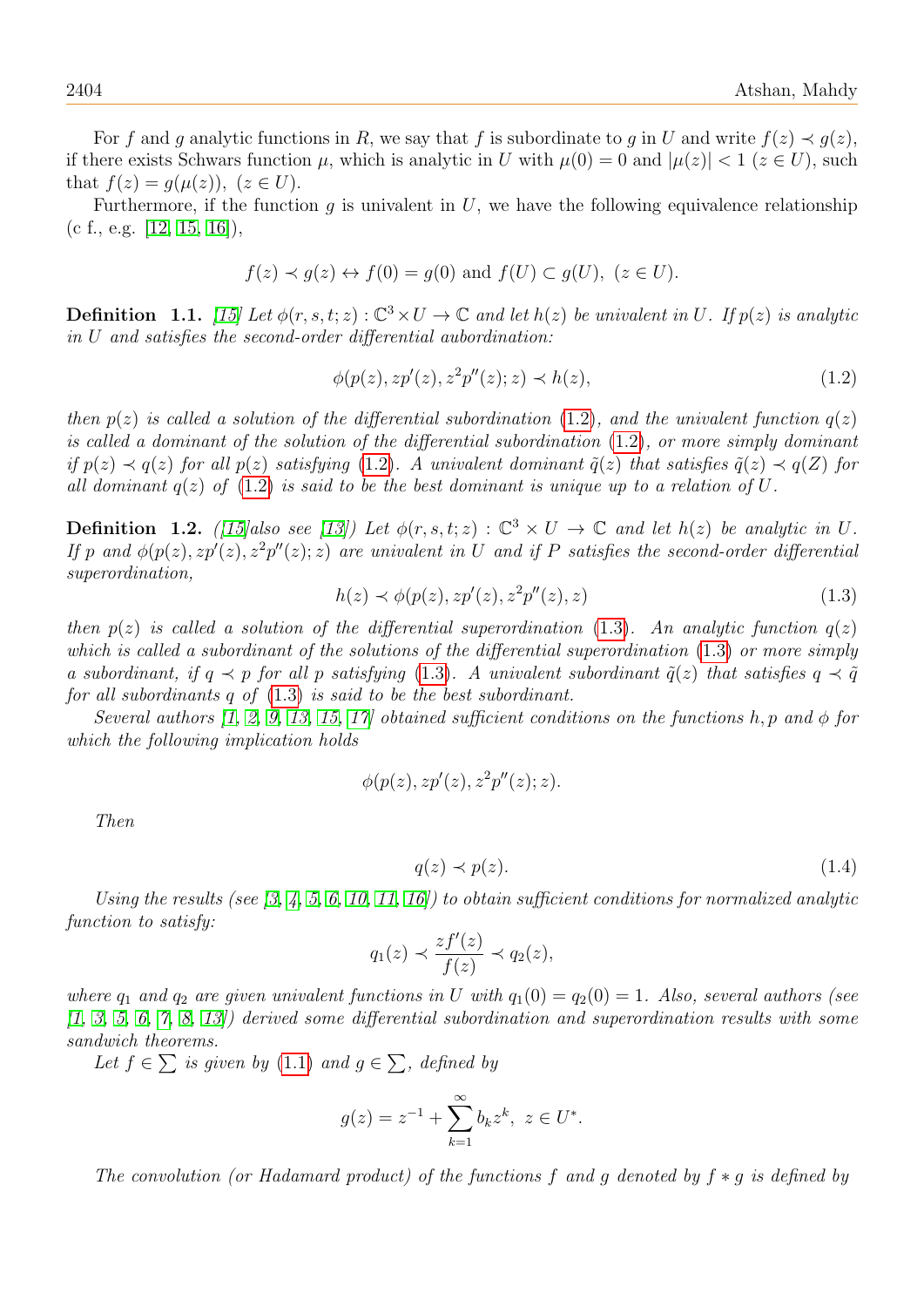$$
(f * g)(z) = z^{-1} + \sum_{k=1}^{\infty} b_k z^k, \ z \in U^*.
$$

Lashin [\[14\]](#page-9-16) found several properties of integeral operator:

$$
P_{\beta}^{\alpha}:\sum\rightarrow\sum,
$$

which defined as follows:

$$
P_{\beta}^{\alpha} f(z) = \frac{\beta^{\alpha}}{\lceil(\alpha) z^{\beta+1} \rceil} \int_0^z t^{\beta} (\log \frac{z}{t})^{\alpha-1} f(t) dt(\alpha > 0, \beta > 0, z \in U^*)
$$
  
=  $z^{-1} + \sum_{k=1}^{\infty} (\frac{\beta}{k + \beta + 1})^{\alpha} a_k z^k, z \in U^*, (\alpha, \beta > 0; z \in U^*).$ 

Atshan, Battor and Abaas [\[7\]](#page-9-14) found some sandwich theorems for meromorphic univalent functions defined by the integral operator

$$
R^{\eta}:\sum\to\sum,
$$

which defined as follows:

$$
R^{\eta}f(z) = \left(\frac{\lambda + \tau - 1}{\gamma + \delta - r}\right) z^{-1 - \frac{\lambda + \tau - 1}{\gamma + \delta - r}} \int_0^z t^{\left(\frac{\lambda + \tau - 1}{\gamma + \delta - r}\right)} f(t) dt,
$$
\n
$$
(\lambda > 1, \gamma > 1, \delta > 0, \eta > 0, \tau > 0, 0 < r < 1; z \in U^*),
$$
\n
$$
(1.5)
$$

such that

$$
R^{\eta}f(z) = z^{-1} + \sum_{k=1}^{\infty} \left( \frac{\lambda + \tau - 1}{\lambda + \tau - 1 + (k+1)(\gamma + \delta - r)} \right)^{\eta} a_k z^k.
$$
 (1.6)

Define the convolution (or Hadamard product)  $T^{\alpha,\eta}f(z)$  of the operators  $P^{\alpha}_{\beta}f(z)$  and  $R^{\eta}f(z)$  as followes:

<span id="page-2-0"></span>
$$
T_{\beta,\delta,\tau,r}^{\alpha,\eta\lambda,\gamma}f(z) = z^{-1} + \sum_{k=1}^{\infty} \left[ \frac{\beta}{k+\beta+1} \right]^{\alpha} \left[ \frac{\lambda+\tau-1}{\lambda+\tau-1+(k+1)(\gamma+\delta-r)} \right]^{\eta} a_k z^k.
$$
 (1.7)

In our paper, we will denote to the Hadamard product operator  $T^{\alpha,\eta\lambda,\gamma}_{\beta,\delta,\tau,r}f(z)$  by  $T^af(z)$ . From [\(1.7\)](#page-2-0), we note that

<span id="page-2-1"></span>
$$
z(T^{a+1}f(z))' = \beta T^{\alpha}f(z) - (\beta + 1)T^{\alpha+1}f(z). \tag{1.8}
$$

The main object of this idea is to find sufficient conditions for certain analytic functions  $f$  in  $U^*$ satisfy:  $\sqrt{u}$ 

$$
q_1(z) \prec \left(\frac{(1-\rho)zT^a f(z) + \rho zT^{a+1}f(z)}{\rho}\right)^{\mu} \prec q_2(z),
$$
  

$$
q_1(z) \prec (zT^{a+1}f(z))^{\mu} \prec q_2(z).
$$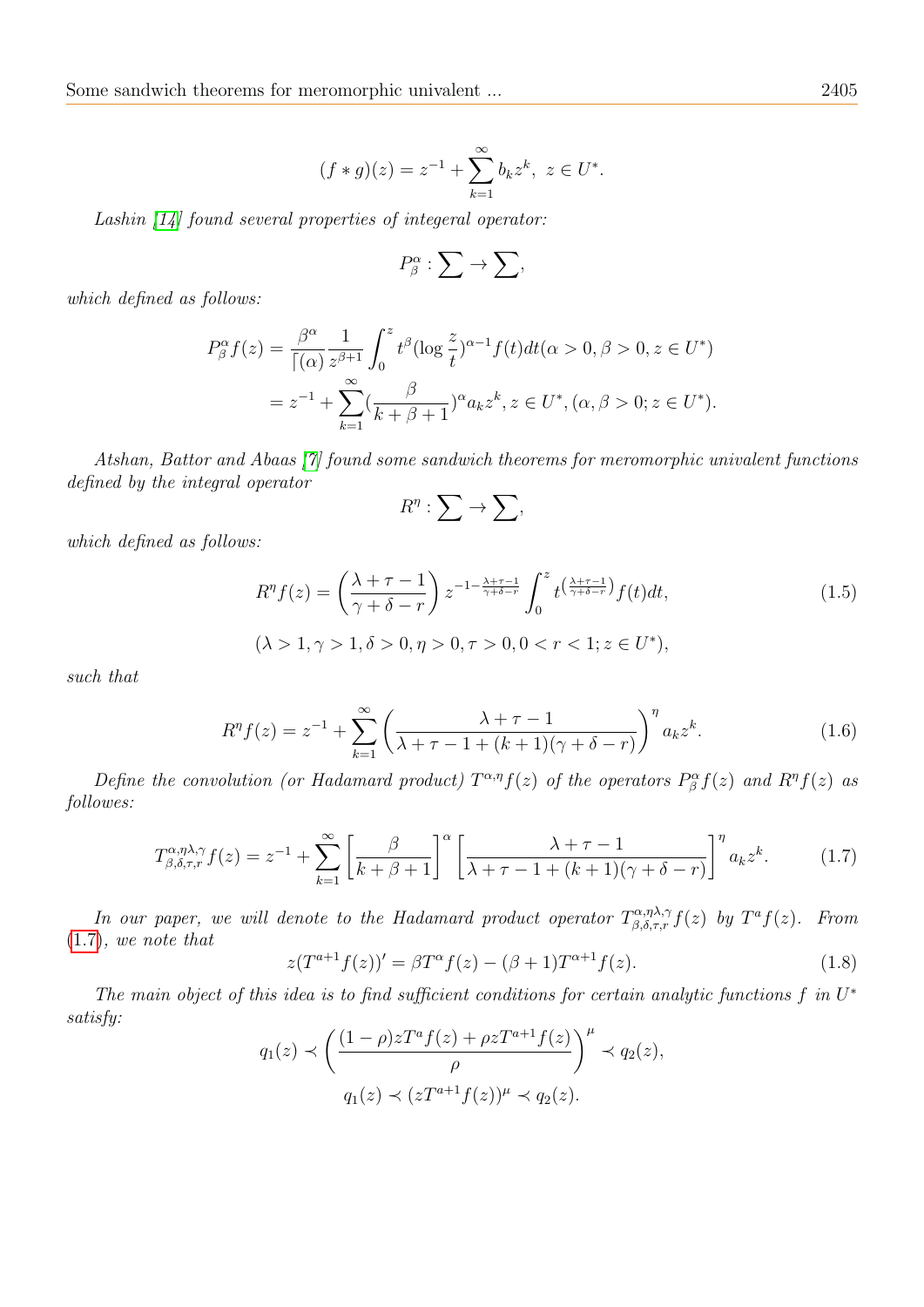# 2. Preliminaries

**Lemma 2.1.** [\[16\]](#page-9-2) Let q be a convex univalent function in U and let  $\alpha \in \mathbb{C}$ ,  $\Psi \in \mathbb{C}\backslash\{0\}$  with  $q(0) = 1$ ,

$$
Re\left\{1+\frac{zq''(z)}{q'(z)}\right\} > \max\{0, -Re\{\frac{\alpha}{\Psi}\}\}.
$$

If p is analytic in U and

<span id="page-3-0"></span>
$$
\alpha p(z) + \Psi z p'(z) \prec \alpha q(z) + \Psi z q'(z), \qquad (2.1)
$$

then  $p \prec q$ , and q is best dominant of  $(2.1)$ .

<span id="page-3-4"></span>**Lemma 2.2.** [\[4\]](#page-9-9) Let q be univalent in the unit disk U and let  $\theta$  and  $\phi$  be analytic in the domain D containing  $q(U)$  with  $\phi(w) \neq 1$ , when  $w \in q(U)$ . Set

$$
Q(z) = zq'(z)\phi(q(z) \text{ and } h(z) = \theta(q(z)) + Q(z).
$$

Suppose that

- $Q(z)$  is starlike univalent in U,
- $Re\left(\frac{zh'(z)}{O(z)}\right)$  $\left(\frac{ch'(z)}{Q(z)}\right) > 0$  for  $z \in U$ .

If p is analytic in U, with  $p(0) = q(0)$ ;  $p(U) \subseteq D$  and

<span id="page-3-1"></span>
$$
\theta(p(z)) + zp'(z)\phi(p(z)) \prec \theta(q(z)) + zq'(z)\phi(q(z)), \qquad (2.2)
$$

then  $p \prec q$  and q the best dominant of [\(2.2\)](#page-3-1).

<span id="page-3-6"></span>**Lemma 2.3.** [\[7\]](#page-9-14) Let q be a convex univalent in U and let  $\Psi \in \mathbb{C}$ . Further assume that  $Re(\Psi) > 0$ . If  $p \in H[q(0),1] \cap Q$  and  $p(z) + \Psi z p'(z)$  is univalent in U, then

<span id="page-3-2"></span>
$$
q(z) + \Psi z q'(z) \prec p(z) + \Psi z p'(z), \qquad (2.3)
$$

which implies then  $q \prec p$  and q best subordinant of [\(2.3\)](#page-3-2).

<span id="page-3-5"></span>**Lemma 2.4.** [\[16\]](#page-9-2) Let q be a convex univalent in U and let  $\theta$  and  $\phi$  be analytic in adomain D contaning  $q(U)$ , suppose that

- $\{ \frac{\theta'(q(z))}{\phi(q(z))} \} > 0$  for  $z \in U$ ,
- $Q(z) = zq'(z)\phi(q(z))$  is starlike univalent in U.

If  $p \in H[q(0),1] \cap Q$ , with  $p(U) \subset D$ ,  $\theta(p(z)) + zp'(z)\phi(p(z))$  is univalent in U and

<span id="page-3-3"></span>
$$
\theta(q(z)) + zq'(z)\phi(q(z)) \prec \theta(p(z)) + zp'(z)\phi(p(z)),\tag{2.4}
$$

then  $q \prec p$  and q is the best subordinant of [\(2.4\)](#page-3-3).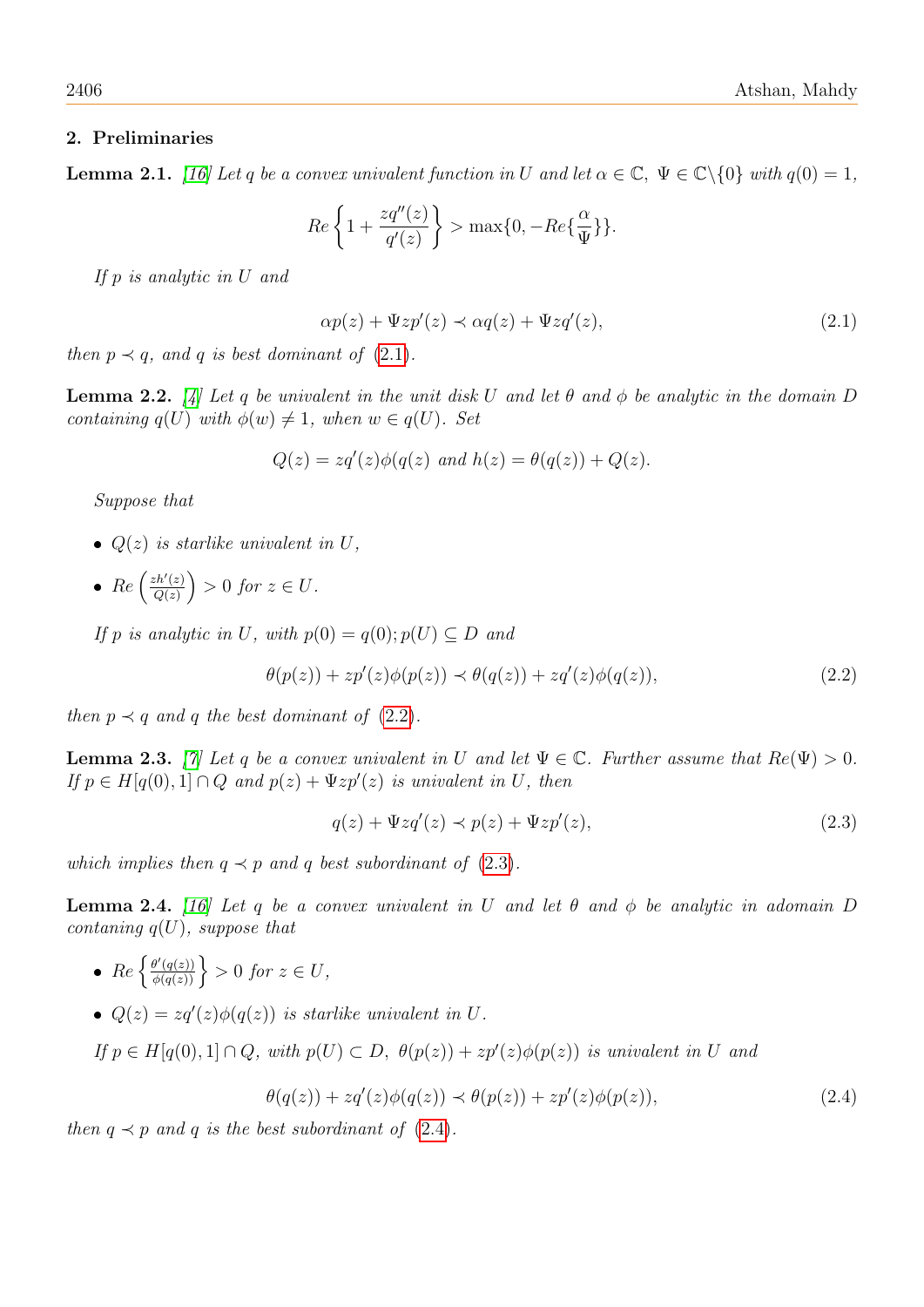#### 3. Differential Subordination Results

Here, we introduce some differential subordination results by using Hadamard product operator.

**Theorem 3.1.** Let q be univalent in unit disk U with  $q(0) = 1$ ,  $q'(z) \neq 0 \ \forall z \in U$ . Let  $\mu$ ,  $\rho \in$  $\mathbb{C}^*, s, t \in \mathbb{C}$  and  $f \in \sum$ . Suppose that f and q satisfy the conditions

$$
\frac{(1-\rho)zT^{\alpha}f(z)+\rho zT^{\alpha+1}f(z)}{\rho}\neq 0,
$$

and

<span id="page-4-3"></span>
$$
Re\left(\frac{zq''(z)}{q'(z)} - \frac{zq'(z)}{q(z)} + 1\right) > 0.
$$
\n(3.1)

If

<span id="page-4-2"></span>
$$
\left[1 + \mu st \frac{(1 - \rho)T^{\alpha - 1}f(z) + (2\rho - 1)T^{\alpha}f(z) - \rho T^{\alpha + 1}f(z)}{(1 - \rho)T^{\alpha}f(z) + \rho T^{\alpha + 1}f(z)}\right] \prec 1 + tz \frac{q'(z)}{q(z)},
$$
(3.2)

then

<span id="page-4-0"></span>
$$
\left[\frac{(1-\rho)zT^{\alpha}f(z)+\rho zT^{\alpha+1}f(z)}{\rho}\right]^{\mu} \prec q(z),\tag{3.3}
$$

and  $q$  is the best dominant of  $(3.3)$ .

**Proof** . Define the function  $p$  by

<span id="page-4-1"></span>
$$
p(z) = \left[\frac{(1-\rho)zT^{\alpha}f(z) + \rho zT^{\alpha+1}f(z)}{\rho}\right]^{\mu},\tag{3.4}
$$

then the function p is analytic in U and  $q(0) = 1$ , and differentiating [\(3.4\)](#page-4-1) with respect to z, we get

$$
z\frac{p'(z)}{p(z)} = \mu \left( \frac{(1-\rho)z(T^{\alpha}f(z))' + \rho z(T^{\alpha+1}f(z))'}{(1-\rho)T^{\alpha}f(z) + \rho T^{\alpha+1}f(z)} + 1 \right). \tag{3.5}
$$

Now, in view of [\(1.8\)](#page-2-1), we obtain the following equation

$$
z\frac{p'(z)}{p(z)} = \mu s \left( \frac{(1-\rho)T^{\alpha-1}f(z) + (2\rho - 1)T^{\alpha}f(z) - \rho T^{\alpha+1}f(z)}{(1-\rho)T^{\alpha}f(z) + \rho T^{\alpha+1}f(z)} \right).
$$

Therefore,

$$
z\frac{p'(z)}{p(z)} = S\left(\frac{(1-\rho)zT^{\alpha}f(z) + \rho zT^{\alpha+1}f(z)}{\rho}\right) \left[\frac{(1-\rho)T^{\alpha-1}f(z) + (2\rho - 1)T^{\alpha}f(z) - \rho T^{\alpha+1}f(z)}{(1-\rho)T^{\alpha}f(z) + \rho T^{\alpha+1}f(z)}\right].
$$

The subordination [\(3.2\)](#page-4-2) from hypothesis becomes

$$
p(z) + s\mu z p'(z) \prec q(z) + s\mu z q'(z)
$$

by setting  $\theta(w) = 1$  and  $\phi(w) = \frac{\gamma}{w}$ , it can easily observed that  $\theta(w)$  is analytic in  $\mathbb C$  and  $\phi(w) \neq 0$  is an analytic in C ∗ . Moreover, we let

$$
Q(z) = zq'(z)\phi(z) = \frac{tzq'(z)}{q(z)},
$$
\n(3.6)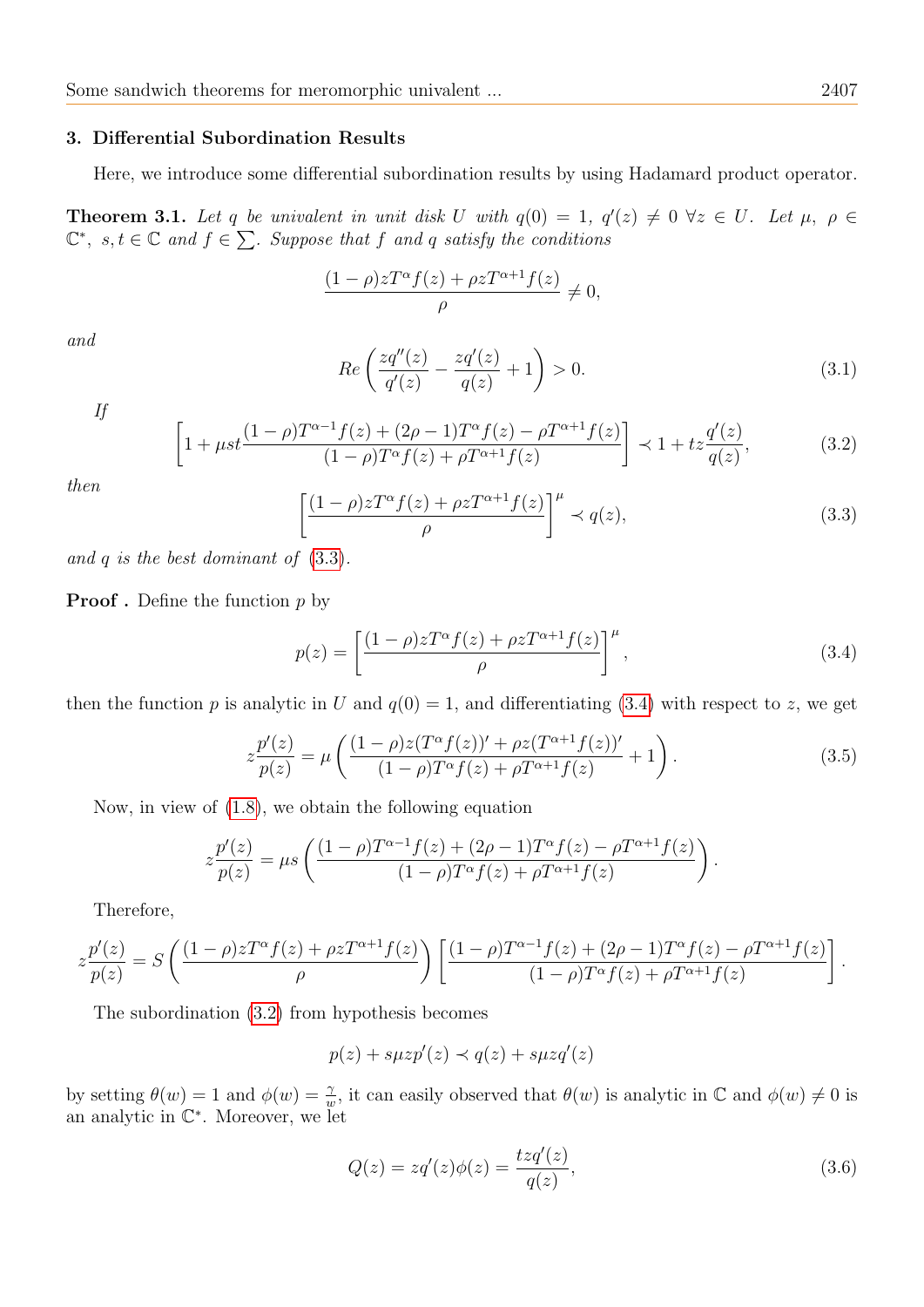and

$$
h(z) = \theta(q(z)) + Q(z) = 1 + \frac{tzq'(z)}{q(z)}.
$$
\n(3.7)

We find that  $Q(z)$  is starlike univalent in U, and from  $(3.1)$ 

$$
Re\left\{\frac{zh'(z)}{Q(z)}\right\} = Re\left\{1 + \frac{zq''(z)}{q'(z)} - \frac{zq'(z)}{q(z)}\right\} > 0,
$$
\n(3.8)

and by using Lemma [2.2,](#page-3-4) we deduce the subordination [\(3.3\)](#page-4-0) implies  $p(z) \prec q(z)$  and the function q is the best dominant of  $(3.3)$ .  $\square$ 

Corollary 3.2. Putting  $q(z) = \left(\frac{1+z}{1-z}\right)$  $\frac{1+z}{1-z}$ <sup> $\rho$ </sup>,  $0 < \rho \le 1$  and  $f \in \sum$  satisfies the following subordination condition:

$$
1 - \mu s \left( 1 - \frac{(T^{\alpha+1} f(z))'}{T^{\alpha+1} f(z)} \right) \prec 1 + 2\rho \frac{tz}{1 - z^2},\tag{3.9}
$$

then

$$
(zT^{\alpha+1}f(z))^{\mu} \prec \left(\frac{1+z}{1-z}\right)^{\rho}
$$
\n(3.10)

and  $\left(\frac{1+z}{1-z}\right)$  $\frac{1+z}{1-z}$ <sup> $\rho$ </sup> is the best dominant.

<span id="page-5-5"></span>**Theorem 3.3.** Let q be a convex univalent function in U with  $q(0) = 1$ , Let  $Y > 0$ ,  $\mu \in \mathbb{C}^*$ ,  $\ell$ ,  $\varepsilon \in \mathbb{C}$  $\mathbb{C}, f \in \sum$  and suppose f and q satisfy the following conditions:

<span id="page-5-1"></span>
$$
zT^{\alpha+1}f(z) \neq 0 \tag{3.11}
$$

and

<span id="page-5-2"></span>
$$
Re\left\{1+\frac{6\varepsilon\ell q^2(z)}{Y}+\frac{2\ell^2q(z)}{Y}+\frac{4\varepsilon^2q^3(z)}{Y}+z\frac{q''(z)}{q'(z)}\right\}>0.
$$
\n(3.12)

If

<span id="page-5-3"></span>
$$
\phi(z) \prec (\varepsilon q^2(z) + \ell q(z))^2 + Yzq'(z), \tag{3.13}
$$

where

<span id="page-5-4"></span>
$$
\phi(z) = (zT^{\alpha+1}f(z))^{\mu} \left[ \varepsilon^2 (zT^{\alpha+1}f(z))^{3\mu} + 2\varepsilon \ell (zT^{\alpha+1}f(z))^{2\mu} + \ell^2 (zT^{\alpha+1}f(z))^{\mu} + Y\mu s \left( \frac{T^{\alpha}f(z)}{T^{\alpha+1}f(z)} - 1 \right) \right],
$$
\n(3.14)

then

<span id="page-5-0"></span>
$$
(zT^{\alpha+1}f(z))^{\mu} \prec q(z), \tag{3.15}
$$

and  $q$  is the best dominant of  $(3.15)$ 

Proof . Let

$$
p(z) = (zT^{\alpha+1}f(z))^{\mu}.
$$
\n(3.16)

According to [\(3.11\)](#page-5-1) the function  $p(z)$  is analytic in U with  $p(0) = 1$ . A simple computation shows that

$$
\phi(z) = (zT^{\alpha+1}f(z))^{\mu} \left[ \varepsilon^{2} (zT^{\alpha+1}f(z))^{3\mu} + 2\varepsilon \ell (zT^{\alpha+1}f(z))^{2\mu} + \ell^{2} (zT^{\alpha+1}f(z))^{\mu} + Y\mu s \left( \frac{T^{\alpha}f(z)}{T^{\alpha+1}f(z)} - 1 \right) \right]
$$
  
=  $(\varepsilon p^{2}(z) + \ell p(z))^{2} + Yzp'(z),$  (3.17)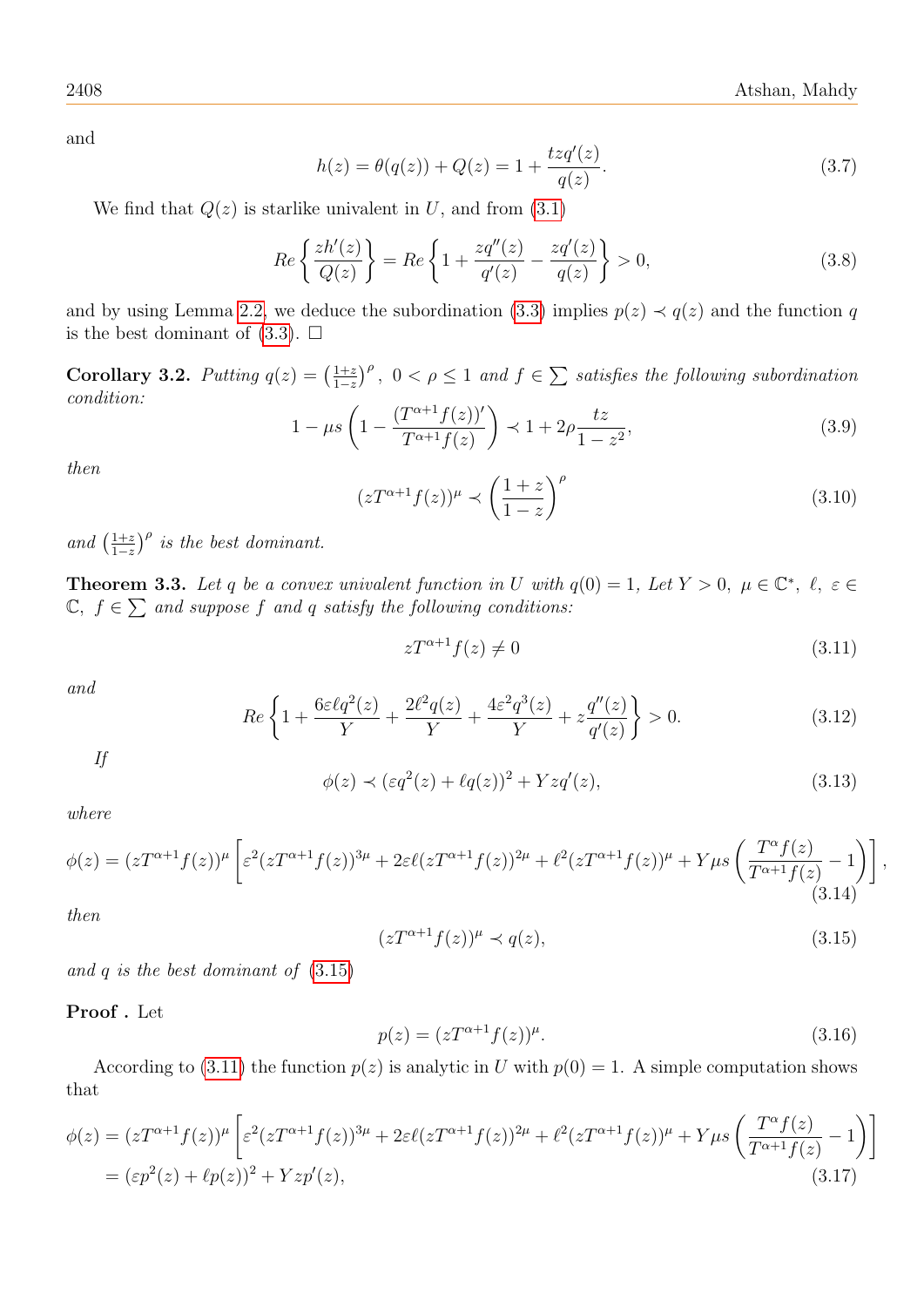to prove our result by Lemma [2.2.](#page-3-4) Consider in this lemma  $\theta(w) = (\varepsilon w^2 + \ell w)^2$ , and  $\phi(w) = Y$ , then  $\theta$  is analytic in  $\mathbb C$  and  $\phi$  is analytic in  $\mathbb C^*$ . Also, if we let

$$
Q(z) = zq'(z)\phi(q(z)) = Yzq'(z),
$$
\n(3.18)

and

$$
h(z) = \theta(q(z)) + Q(z) = (\varepsilon(q^2(z) + \ell q(z))^2 + Yzq'(z), \tag{3.19}
$$

then the assumptation q is convex would yield  $Q$  is starlike function in  $U$ . From [\(3.12\)](#page-5-2), we have

$$
Re\left(\frac{zh'(z)}{Q(z)}\right) = Re\left\{1 + \frac{6\epsilon\ell}{Y}q^2(z) + \frac{2\ell^2}{Y}q(z) + \frac{4\epsilon^2}{Y}q^3(z) + Z\frac{q(z)''(z)}{q'(z)}\right\} > 0,\tag{3.20}
$$

by using Lemma [2.2,](#page-3-4) we deduce the subordination [\(3.13\)](#page-5-3) implies that  $p(z) \prec q(z)$ , and the function q is the best dominant.  $\square$ 

Corollary 3.4. Let  $q(z) = \frac{1+AZ}{1-AZ}$  with  $A \in (-1,0) \cup (0,1)$ ,  $\varepsilon, \ell > 0$ ,  $Y \in (0,1)$ 

$$
Re\left(\frac{6\varepsilon\ell}{Y}\left(\frac{1+AZ}{1-AZ}\right)^2 + \frac{2\ell^2}{Y}\left(\frac{1+AZ}{1-AZ}\right) + \frac{4\varepsilon^2}{Y}\left(\frac{1+AZ}{1-AZ}\right)^3 + \frac{1+AZ}{1-AZ}\right) > 0. \tag{3.21}
$$

If  $f \in \sum$  satisfies the subordination

$$
\phi(z) \prec \left(\varepsilon \left(\frac{1+AZ}{1-AZ}\right)^2 + \ell \frac{1+AZ}{1-AZ}\right)^2 + Yz \frac{2Az}{(1-Az)^2},\right)
$$
(3.22)

where

$$
\phi(z) = (zT^{\alpha+1}f(z))^{\mu} \left[\varepsilon^2 (zT^{\alpha+1}f(z))^{3\mu} + 2\varepsilon \ell (zT^{\alpha+1}f(z))^{2\mu} + \ell^2 (zT^{\alpha+1}f(z))^{\mu} + Y\mu s \left(\frac{T^{\alpha}f(z)}{T^{\alpha+1}f(z)} - 1\right),\tag{3.23}
$$

then

$$
(zT^{\alpha+1}f(z))^{\mu} \prec \frac{1+AZ}{1-AZ},\tag{3.24}
$$

and q is the best dominant.

# 4. Differential Superordination Results

**Theorem 4.1.** Let q be convex univalent function in U with  $q(0) = 1$ ,  $s \in \mathbb{C}$ ,  $Re\{s\} > 0$ ,  $\mu, \rho \in$  $\mathbb{C}^*, \gamma \in \mathbb{C}^*, \ z \in U, \ if \ f \in \sum \ldotp \textit{Suppose that}$ 

$$
\frac{(1-\rho)zT^{\alpha}f(z)+\rho zT^{\alpha+1}f(z)}{\rho}\neq 0,
$$
\n(4.1)

and

$$
\left(\frac{(1-\rho)zT^{\alpha}f(z)+\rho zT^{\alpha+1}f(z)}{\rho}\right)^{\mu}\in H[q(0),1]\cap Q.
$$
\n(4.2)

If the function

$$
K(z) = \left[\frac{(1-\rho)zT^{\alpha}f(z) + \rho zT^{\alpha+1}f(z)}{\rho}\right]^{\mu} \left(1 + \mu s \frac{(1-\rho)T^{\alpha-1}f(z) + (2\rho - 1)T^{\alpha}f(z) - \rho T^{\alpha+1}f(z)}{(1-\rho)T^{\alpha}f(z) + \rho T^{\alpha+1}f(z)}\right),\tag{4.3}
$$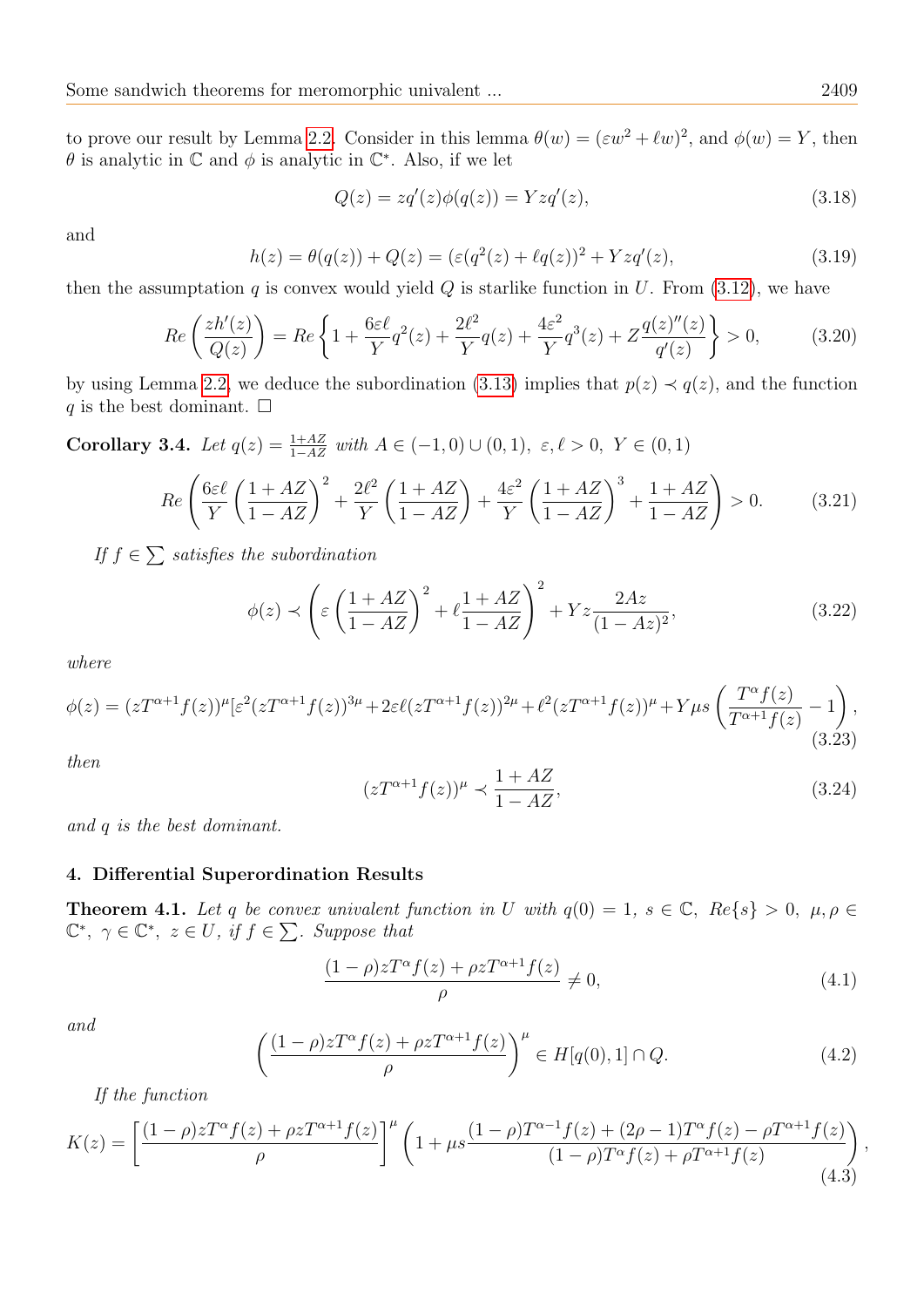is univalent and the following superordination condition:

$$
q(z) + \mu s q'(z) \prec K(z),\tag{4.4}
$$

holds, then

$$
q(z) \prec \left[\frac{(1-\rho)zT^{\alpha}f(z)+\rho zT^{\alpha+1}f(z)}{\rho}\right]^{\mu},\tag{4.5}
$$

and  $q(z)$  is the best subordinant.

**Proof** . Consider a function  $p(z)$  by

<span id="page-7-0"></span>
$$
p(z) = \left[\frac{(1-\rho)zT^{\alpha}f(z) + \rho zT^{\alpha+1}f(z)}{\rho}\right]^{\mu}.
$$
\n(4.6)

Then the function p is analytic in U and  $q(0) = 1$ , and differentiating [\(4.6\)](#page-7-0) with respect to z, we get

<span id="page-7-1"></span>
$$
z\frac{p'(z)}{p(z)} = \mu \left( \frac{(1-\rho)z(T^{\alpha}f(z))' + \rho z(T^{\alpha+1}f(z))'}{(1-\rho)T^{\alpha}f(z) + \rho T^{\alpha+1}f(z)} + 1 \right). \tag{4.7}
$$

After some computations and using [\(1.8\)](#page-2-1), from [\(4.7\)](#page-7-1), we obtain

$$
\left(\frac{(1-\rho)zT^{\alpha}f(z)+\rho zT^{\alpha+1}f(z)}{\rho}\right)^{\mu}+\mu s\left(\frac{(1-\rho)zT^{\alpha}f(z)+\rho zT^{\alpha+1}f(z)}{\rho}\right)^{\mu}\left(\frac{(1-\rho)T^{\alpha-1}f(z)+(2\rho-1)T^{\alpha}f(z)-\rho T^{\alpha+1}f(z)}{(1-\rho)T^{\alpha}f(z)+\rho T^{\alpha+1}f(z)}\right)=p(z)+\mu szp'(z)
$$

and now, by using Lemma [2.4](#page-3-5) we get the desired result.  $\square$ 

Corollary 4.2. taking 
$$
q(z) = \left(\frac{1+z}{1-z}\right)^b
$$
,  $0 < b \le 1$ ,  $\rho = 1$ .  
\nIf  $f \in \sum$  is satisfies  $(zT^{\alpha+1}f(z))^{\mu} \in H[q(0), 1] \cap Q$  and  
\n $[zT^{\alpha+1}f(z)]^{\mu} \left(1 + \mu s \frac{(1-\rho)T^{\alpha-1}f(z)+(2\rho-1)T^{\alpha}f(z)-\rho T^{\alpha+1}f(z)}{(1-\rho)T^{\alpha}f(z)+\rho T^{\alpha+1}f(z)}\right)$  is univalent in U and  
\n
$$
\left(\frac{1+z}{1-z}\right)^b \left[1 + \mu s \frac{2bz}{1-z^2}\right] \prec (zT^{\alpha+1}f(z))^{\mu} \left[1 + \mu s \frac{z(T^{\alpha+1}f(z))'}{T^{\alpha+1}f(z)}\right],
$$
\n(4.8)

then

$$
\left(\frac{1+z}{1-z}\right)^b < (zT^{\alpha+1}f(z))^\mu. \tag{4.9}
$$

<span id="page-7-2"></span>**Theorem 4.3.** Let q be convex univalent in U with  $q(0) = 1$ , let  $Y > 0$ ,  $\mu \in \mathbb{C}^*$ ,  $\varepsilon, \ell \in \mathbb{C}$ , and  $f \in \sum$ . Suppose that

$$
Re\left\{ \left( \frac{6\varepsilon\ell}{Y} q^2(z) + \frac{2\ell^2}{Y} q(z) + \frac{4\varepsilon^2}{Y} q^3(z) \right) q'(z) \right\} > 0,
$$
\n(4.10)

and f satisfies the next conditions

$$
zT^{\alpha+1}f(z) \neq 0, \quad (\alpha > 0, \ z \in U), \tag{4.11}
$$

and

$$
(zT^{\alpha+1}f(z))^{\mu} \in H[q(z), 1] \cap Q,
$$
\n(4.12)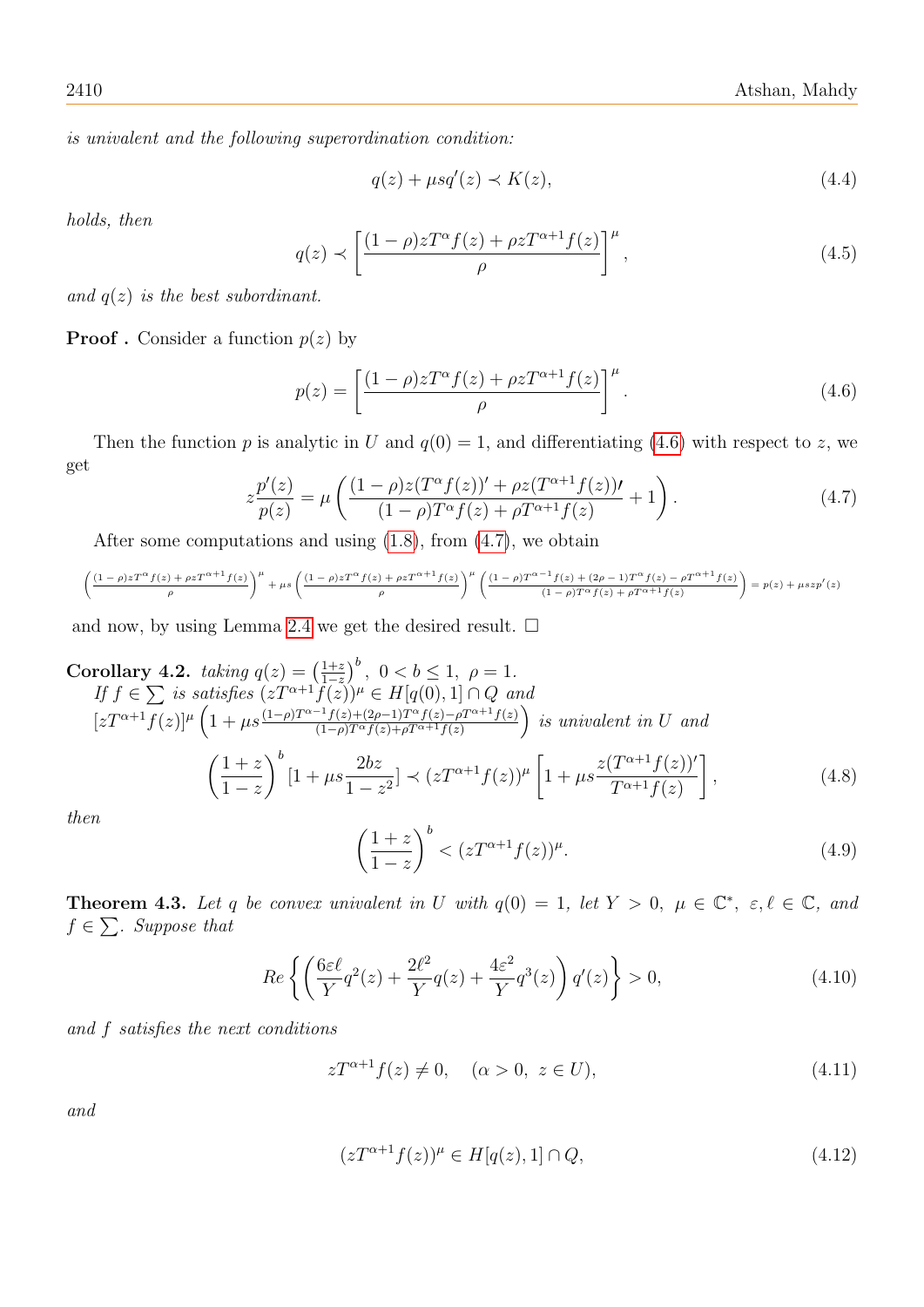also, if the function  $\phi(z)$  defined by [\(3.14\)](#page-5-4) is univalent in U and the following superordination condition

<span id="page-8-0"></span>
$$
(\varepsilon q^2(z) + \ell q(z))^2 + Yzq'(z) \prec \phi(z), \tag{4.13}
$$

holds, then

$$
q(z) \prec (zT^{\alpha+1}f(z))^{\mu},\tag{4.14}
$$

and q is the best subordination.

**Proof**. Let the function  $q(z)$  defined as:

$$
g(z) = (zT^{\alpha+1}f(z))^{\mu},
$$
\n(4.15)

after some computations, we get

$$
(\varepsilon g^2(z) + \ell g(z))^2 + Yzg'(z) = \phi(z),
$$
\n(4.16)

this implies

$$
(\varepsilon q^2(z) + \ell q(z))^2 + Yzq'(z) \prec (\varepsilon g^2(z) + \ell g(z))^2 + Yzg'(z). \tag{4.17}
$$

By setting

$$
\theta(w) = (\varepsilon w^2 + \ell w)^2
$$
, and  $\varphi(w) = Y$ .

It can be easily observe that  $\theta(w)$  is analytic in C, and  $\varphi(w) \neq 0$  is an analytic in U<sup>\*</sup>. Also, we obtain

$$
Re\left\{\frac{\theta'(q(z))}{\varphi(z)}\right\} = Re(q'(z))\left(\frac{4\varepsilon^2}{Y}q^3(z) + \frac{6\varepsilon\ell}{Y}q^2(z) + \frac{2\ell^2}{Y}q(z)\right) > 0.
$$
\n(4.18)

Therefore by Lemma [2.3,](#page-3-6) we have

$$
q(z) \prec (zT^{\alpha+1}f(z))^{\mu}.\tag{4.19}
$$

□

Corollary 4.4. Let  $q(z) = e^{dz}$ ,  $|d| \leq 1$ ,  $Re \left\{ \left( \frac{6\varepsilon \ell}{Y} e^{2dz} + \frac{2\ell^2}{Y} \right) \right\}$  $\frac{2\ell^2}{Y}e^{dz} + \frac{4\varepsilon^2}{Y}$  $\left\{\frac{d\varepsilon^2}{Y}e^{3dz}\right\}$  de<sup>dz</sup>  $\Big\} > 0$  and  $f \in \sum$ , such that  $(zT^{\alpha+1}f(z))^{\mu} \in H[q(0),1] \cap Q.$ 

If function  $\phi(z)$  defined by [\(3.14\)](#page-5-4) is univalent in U and satisfied the following superordination condition

$$
(\varepsilon e^{2dz} + \ell e^{dz})^2 + Ydze^{dz} \prec \phi,\tag{4.20}
$$

then

$$
e^{dz} \prec (zT^{\alpha+1}f(z))^{\mu} \tag{4.21}
$$

and  $e^{dz}$  is the best subordinant.